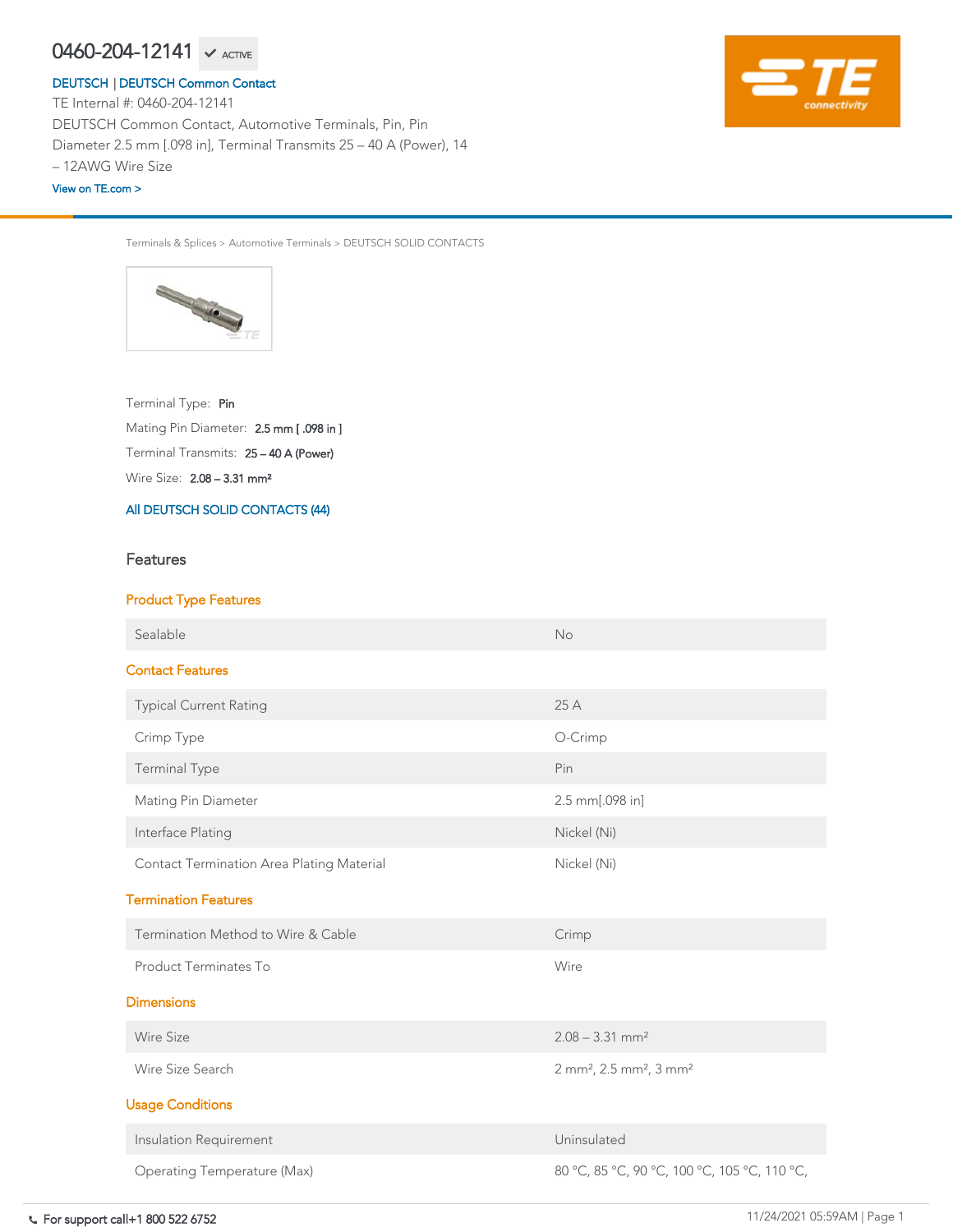DEUTSCH Common Contact, Automotive Terminals, Pin, Pin Diameter 2.5 mm [.098 in], Terminal Transmits 25 – 40 A (Power), 14 – 12AWG Wire Size



|                                                                 | 120 °C, 125 °C[176 °F][185 °F][194 °F][212 °F]<br>[221 °F][230 °F][248 °F][257 °F] |
|-----------------------------------------------------------------|------------------------------------------------------------------------------------|
| <b>Operating Temperature Range</b>                              | $-55 - 125$ °C[-67 - 257 °F]                                                       |
| <b>Operation/Application</b>                                    |                                                                                    |
| Compatible With Wire Material Type                              | Copper                                                                             |
| <b>Packaging Features</b>                                       |                                                                                    |
| Packaging Method                                                | Package                                                                            |
| Packaging Quantity                                              | 1250                                                                               |
| Other                                                           |                                                                                    |
| <b>Customer Preferred Contact</b>                               | <b>No</b>                                                                          |
| <b>Terminal Transmits</b>                                       | $25 - 40$ A (Power)                                                                |
|                                                                 |                                                                                    |
| <b>Product Compliance</b>                                       |                                                                                    |
| For compliance documentation, visit the product page on TE.com> |                                                                                    |
| EU RoHS Directive 2011/65/EU                                    | Compliant with Exemptions                                                          |
| EU ELV Directive 2000/53/EC                                     | Compliant with Exemptions                                                          |
| China RoHS 2 Directive MIIT Order No 32, 2016                   | <b>Restricted Materials Above Threshold</b>                                        |
| EU REACH Regulation (EC) No. 1907/2006                          | Current ECHA Candidate List: JUL 2021                                              |

Halogen Content Low Halogen - Br, Cl, F, I < 900 ppm per homogenous material. Also BFR/CFR/PVC Free

Solder Process Capability and the Mot reviewed for solder process capability

### (219)

Candidate List Declared Against: JUL 2021

(219)

SVHC > Threshold:

Pb (1% in Component Part)

### Article Safe Usage Statements:

Do not eat, drink or smoke when using this product. Wash thoroughly after handling. Recycle if possible and dispose of the article by following all applicable governmental regulations relevant to your geographic location.

### Product Compliance Disclaimer

This information is provided based on reasonable inquiry of our suppliers and represents our current actual knowledge based on the information they provided. This information is subject to change. The part numbers that TE has identified as EU RoHS compliant have a maximum concentration of 0.1% by weight in homogenous materials for lead, hexavalent chromium, mercury, PBB, PBDE, DBP, BBP, DEHP, DIBP, and 0.01% for cadmium, or qualify for an exemption to these limits as defined in the Annexes of Directive 2011/65/EU (RoHS2). Finished electrical and electronic equipment products will be CE marked as required by Directive 2011/65/EU. Components may not be CE marked. Additionally, the part numbers that TE has identified as EU ELV compliant have a maximum concentration of 0.1% by weight in homogenous materials for lead, hexavalent chromium, and mercury, and 0.01% for cadmium, or qualify for an exemption to these limits as defined in the Annexes of Directive 2000/53/EC (ELV). Regarding the REACH Regulation, the information TE provides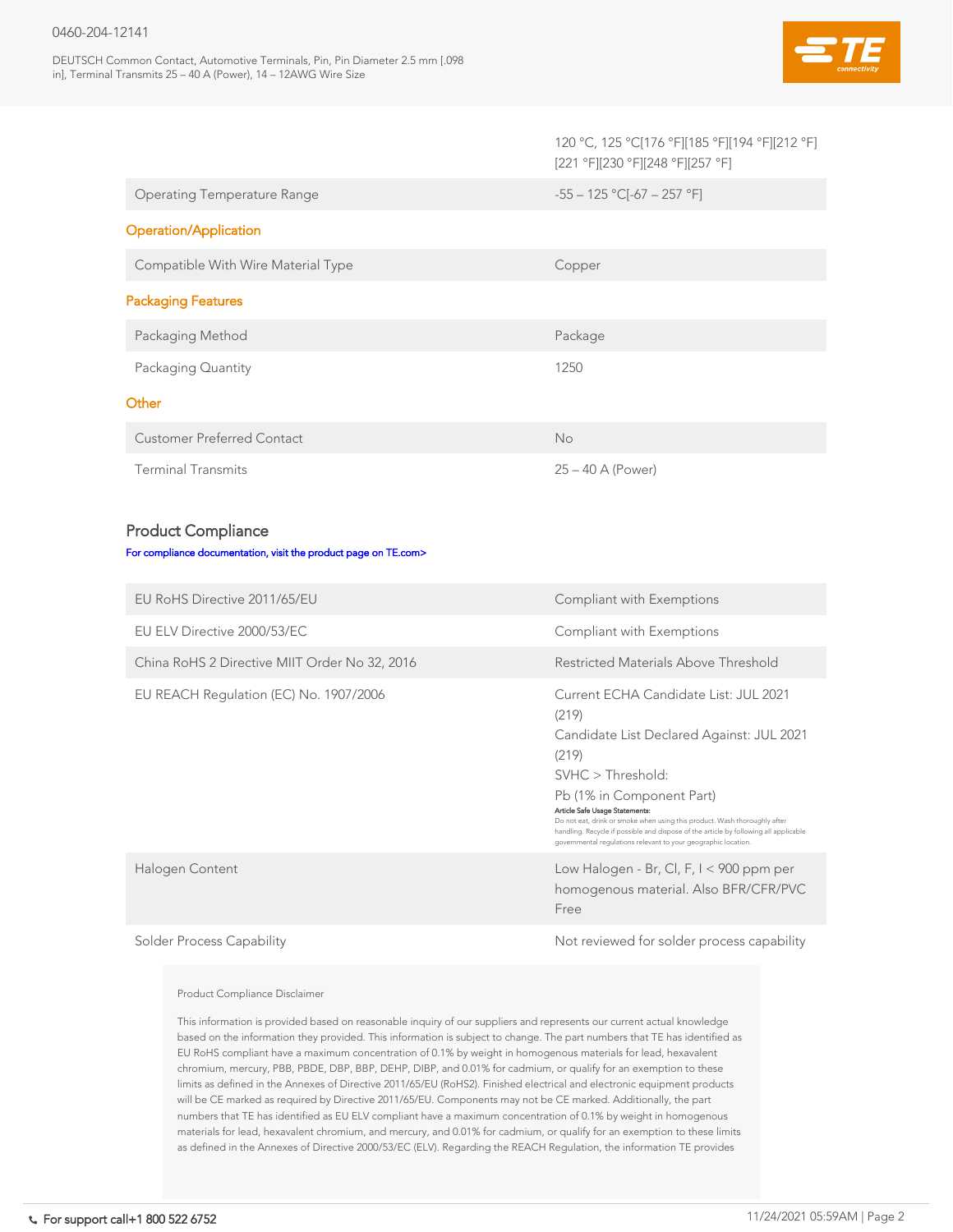DEUTSCH Common Contact, Automotive Terminals, Pin, Pin Diameter 2.5 mm [.098 in], Terminal Transmits 25 – 40 A (Power), 14 – 12AWG Wire Size



on SVHC in articles for this part number is based on the latest European Chemicals Agency (ECHA) 'Guidance on requirements for substances in articles' posted at this URL: https://echa.europa.eu/guidance-documents/guidance-onreach



# Compatible Parts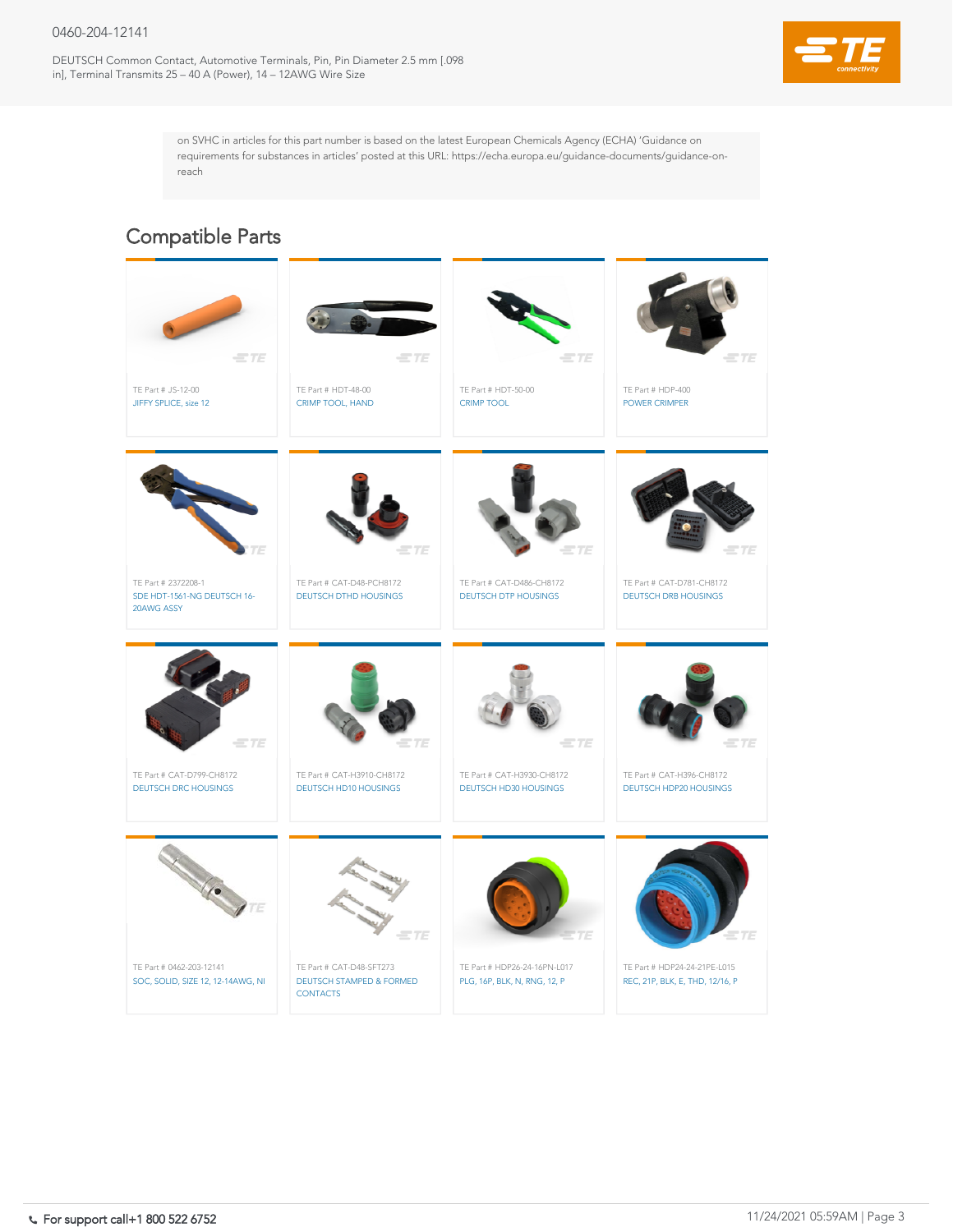DEUTSCH Common Contact, Automotive Terminals, Pin, Pin Diameter 2.5 mm [.098 in], Terminal Transmits 25 – 40 A (Power), 14 – 12AWG Wire Size





# **Documents**





# Also in the Series | [DEUTSCH Common Contact](https://www.te.com/usa-en/plp/X27xk.html)

# Customers Also Bought

Product Drawings [PIN, SOLID, SIZE 12, 12-14AWG, NI](https://www.te.com/commerce/DocumentDelivery/DDEController?Action=showdoc&DocId=Customer+Drawing%7F0460-204-12XX%7FA1%7Fpdf%7FEnglish%7FENG_CD_0460-204-12XX_A1.pdf%7F0460-204-12141)

English

CAD Files

[3D PDF](https://www.te.com/commerce/DocumentDelivery/DDEController?Action=showdoc&DocId=Customer+View+Model%7FCVM_0460-204-12141%7FK%7Fpdf%7F3D%7F3D_CVM_CVM_0460-204-12141_K.pdf%7F0460-204-12141)

3D

Customer View Model

[ENG\\_CVM\\_CVM\\_0460-204-12141\\_K.2d\\_dxf.zip](https://www.te.com/commerce/DocumentDelivery/DDEController?Action=showdoc&DocId=Customer+View+Model%7FCVM_0460-204-12141%7FK%7F2d_dxf.zip%7FEnglish%7FENG_CVM_CVM_0460-204-12141_K.2d_dxf.zip%7F0460-204-12141)

English

Customer View Model

[ENG\\_CVM\\_CVM\\_0460-204-12141\\_K.3d\\_igs.zip](https://www.te.com/commerce/DocumentDelivery/DDEController?Action=showdoc&DocId=Customer+View+Model%7FCVM_0460-204-12141%7FK%7F3d_igs.zip%7FEnglish%7FENG_CVM_CVM_0460-204-12141_K.3d_igs.zip%7F0460-204-12141)

English

Customer View Model

[ENG\\_CVM\\_CVM\\_0460-204-12141\\_K.3d\\_stp.zip](https://www.te.com/commerce/DocumentDelivery/DDEController?Action=showdoc&DocId=Customer+View+Model%7FCVM_0460-204-12141%7FK%7F3d_stp.zip%7FEnglish%7FENG_CVM_CVM_0460-204-12141_K.3d_stp.zip%7F0460-204-12141)